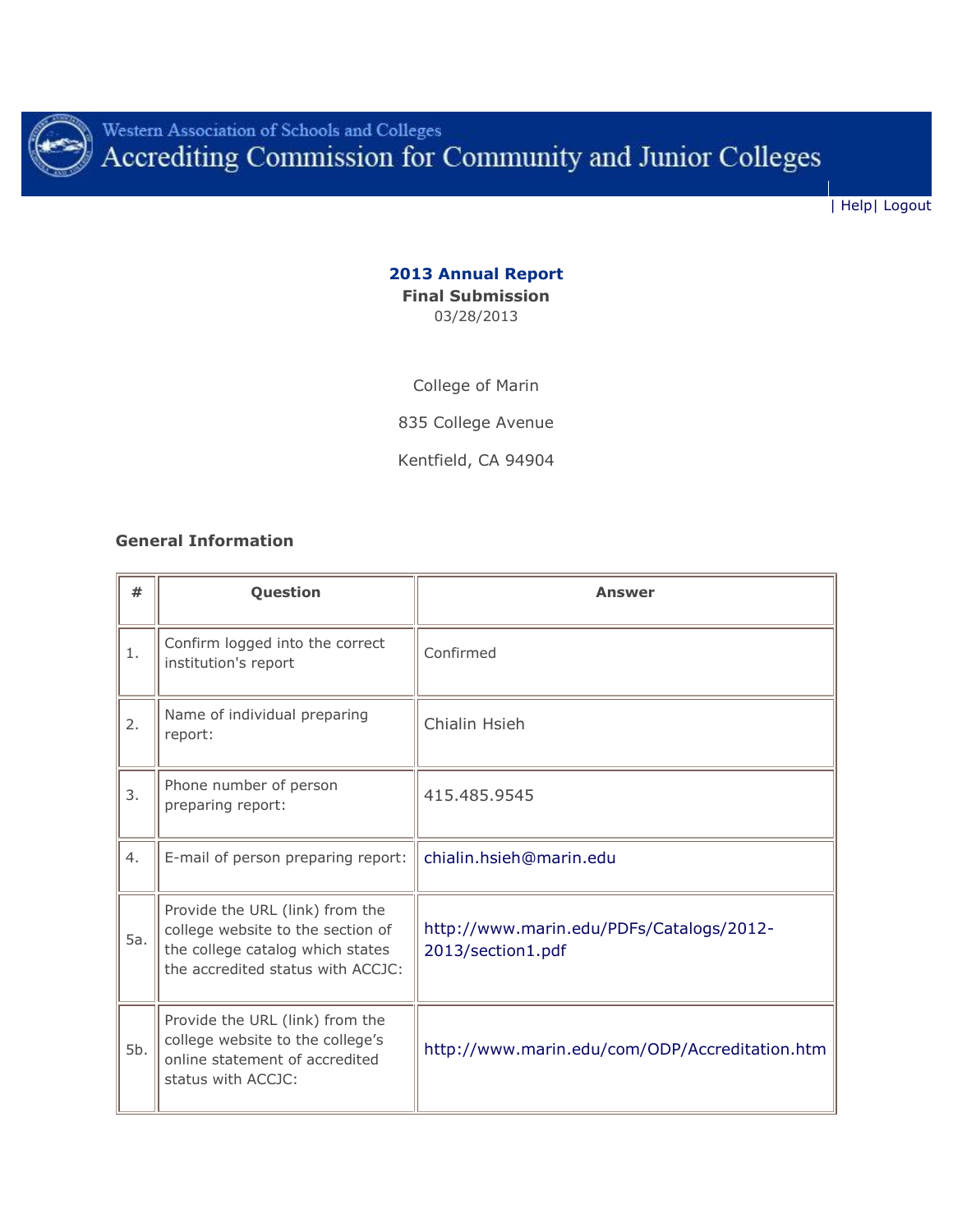| 6.  | Total unduplicated headcount<br>enrollment:                                                                                             | Fall 2012: 7,256<br>Fall 2011: 7,387<br>Fall 2010: 7,431 |
|-----|-----------------------------------------------------------------------------------------------------------------------------------------|----------------------------------------------------------|
| 7.  | Total unduplicated headcount<br>enrollment in degree applicable<br>credit courses for fall 2012:                                        | 6,868                                                    |
| 8.  | Headcount enrollment in pre-<br>collegiate credit courses (which<br>do not count toward degree<br>requirements) for fall 2012:          | 1,530                                                    |
| 9.  | Number of courses offered via<br>distance education:                                                                                    | Fall 2012: 41<br>Fall 2011: 35<br>Fall 2010: 36          |
| 10. | Number of programs offered via<br>distance education:                                                                                   | n/a                                                      |
| 11. | Total unduplicated headcount<br>enrollment in all types of Distance<br>Education:                                                       | Fall 2012: 785<br>Fall 2011: 741<br>Fall 2010: 776       |
| 12. | Total unduplicated headcount<br>enrollment in all types of<br>Correspondence Education:                                                 | Fall 2012: n/a<br>Fall 2011: n/a<br>Fall 2010: n/a       |
| 13. | Were all correspondence courses<br>for which students enrolled in fall<br>2012 part of a program which<br>leads to an associate degree? | No                                                       |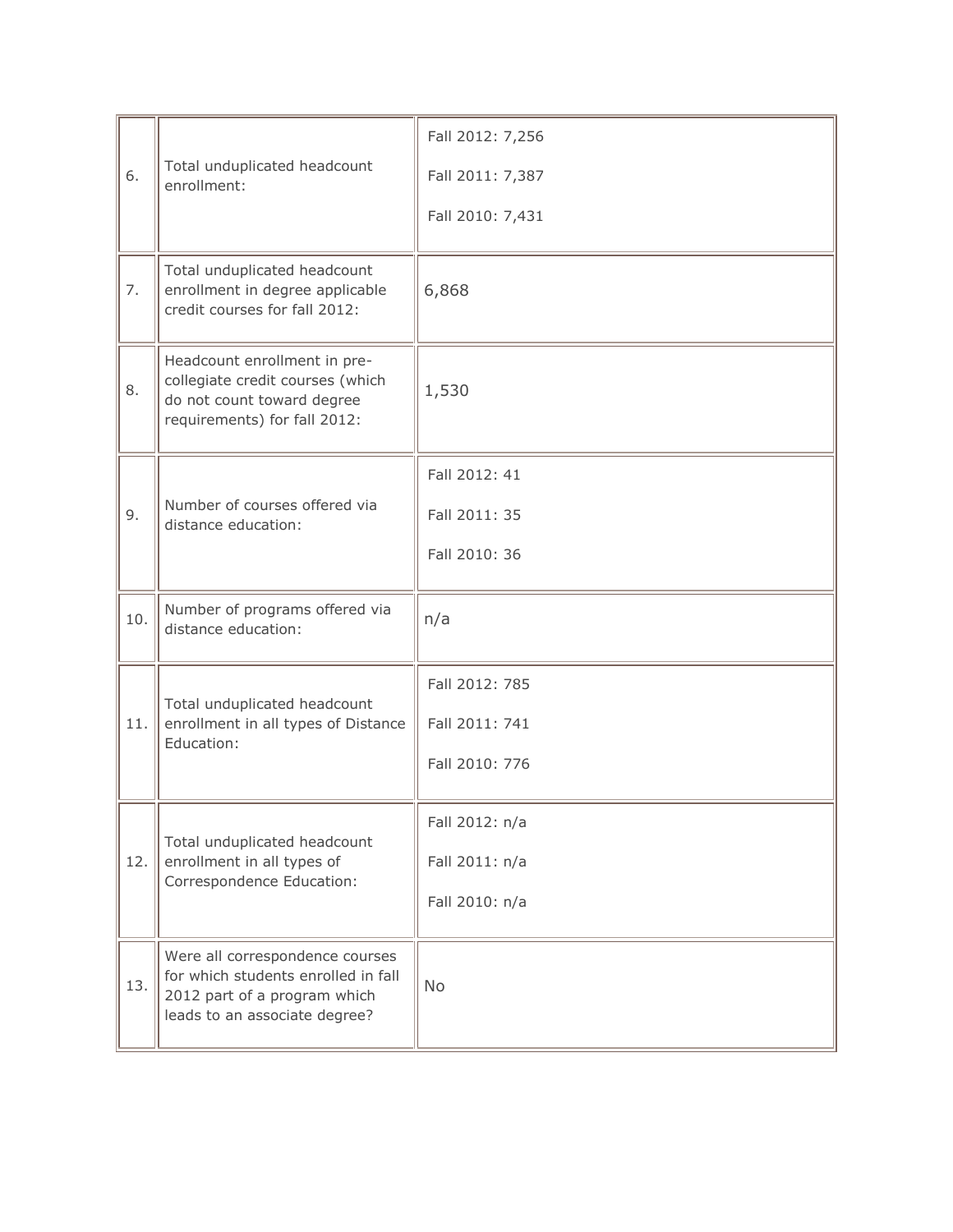# **Student Achievement Data**

| #    | Question                                                                                                                 | <b>Answer</b>                                                |
|------|--------------------------------------------------------------------------------------------------------------------------|--------------------------------------------------------------|
| 14a. | Successful student course completion rate for the fall<br>2012 semester:                                                 | 71%                                                          |
| 14b. | Institution-set standard for student course completion<br>rate:                                                          | 70                                                           |
| 15a. | Percent of students retained from fall 2011 to fall<br>2012 semesters:                                                   | 47%                                                          |
| 15b. | Institution-set standard for student retention<br>percentage:                                                            | 45%                                                          |
| 16a. | Number of students who received a degree in the<br>2011-12 academic year:                                                | 223                                                          |
| 16b. | Institution-set standard for student degree completion<br>(percentage-indicate %-- or number):                           | 190                                                          |
| 17a. | Number of students who transferred to 4-year<br>colleges/universities in 2011-2012:                                      | 227                                                          |
| 17b. | Institution-set standard for student transfer to 4-year<br>colleges/universities (percentage-indicate %-- or<br>number): | 180                                                          |
| 18a. | Number of students who completed certificate<br>requirements and received a certificate in the 2011-12<br>academic year: | 70                                                           |
| 18b. | Institution-set standard for student certificate<br>completion (percentage-indicate %-- or number):                      | 40                                                           |
| 19a. | Does the college have any certificate programs which<br>are not career-technical education (CTE) certificates?           | Yes                                                          |
| 19b. | If yes, please identify them:                                                                                            | Natural History (designed for<br>elementary school teachers) |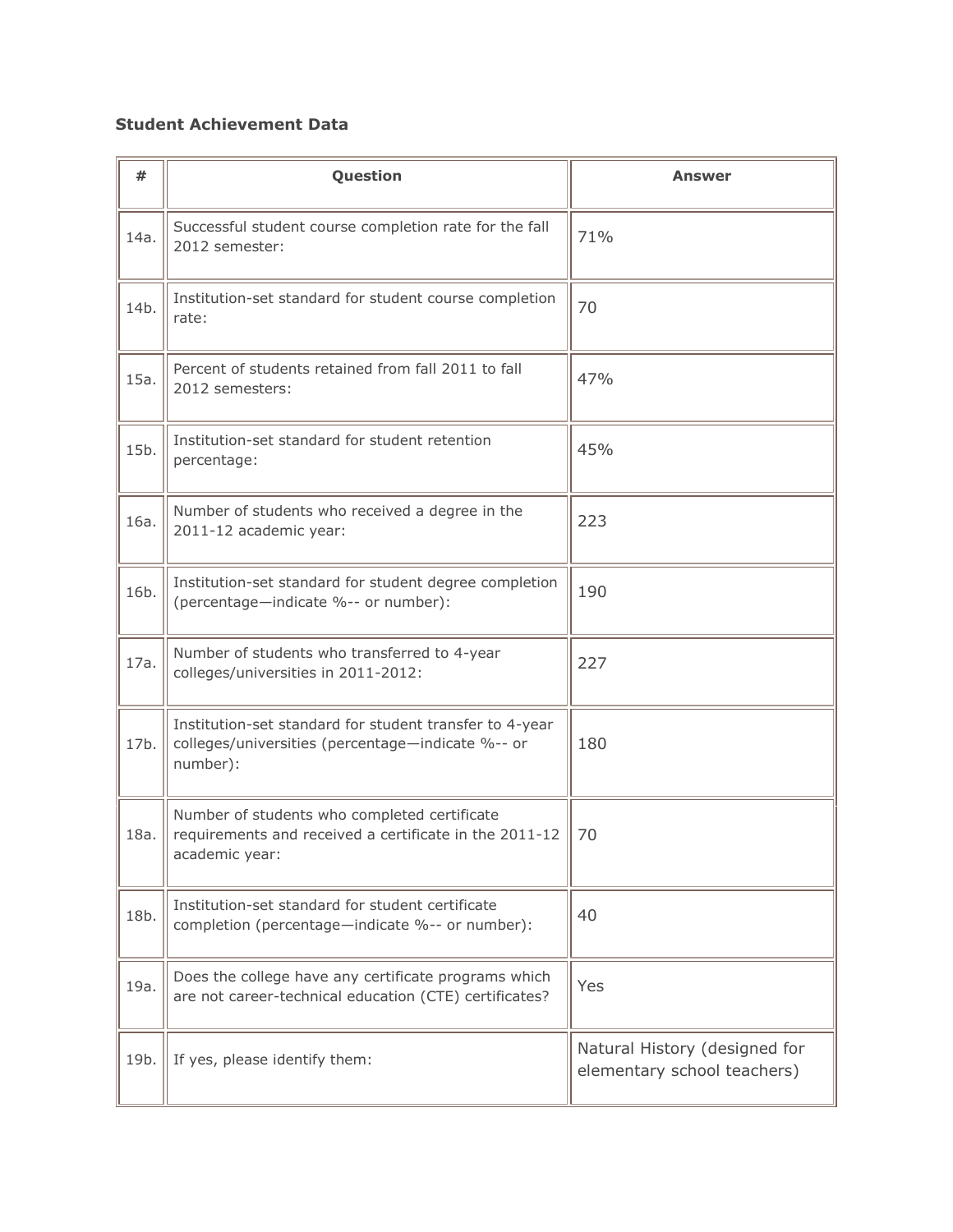| 20.                                                                                                                                            | Number of career-technical education (CTE)<br>certificates and degrees:                                                                                                                                                |                                              | 52  |                    |                     |  |
|------------------------------------------------------------------------------------------------------------------------------------------------|------------------------------------------------------------------------------------------------------------------------------------------------------------------------------------------------------------------------|----------------------------------------------|-----|--------------------|---------------------|--|
| 21.                                                                                                                                            | Percentage of CTE certificates and degrees which have<br>identified technical and professional competencies that<br>meet employment standards and other standards,<br>including those for licensure and certification: |                                              | 65% |                    |                     |  |
| 2010-2011 examination pass rates in programs for which students must pass a licensure<br>examination in order to work in their field of study: |                                                                                                                                                                                                                        |                                              |     |                    |                     |  |
|                                                                                                                                                | Program                                                                                                                                                                                                                | <b>CIP Code-4</b><br>digits<br>( # # . # # ) |     | <b>Examination</b> | <b>Pass</b><br>Rate |  |
|                                                                                                                                                | EMT (2011 - Pass 1st attempt)                                                                                                                                                                                          | 51.09                                        |     | state              | 95%                 |  |
|                                                                                                                                                | Registered Dental Assisting RDA Law &<br>Ethics (January 2012- December 2012)                                                                                                                                          | 51.06                                        |     | state              | 89 %                |  |
|                                                                                                                                                | Registered Dental Assisting Written<br>(January 2012 - December 2012)                                                                                                                                                  | 51.06                                        |     | state              | 94%                 |  |
|                                                                                                                                                | Registered Nursing (2011/2012)                                                                                                                                                                                         | 51.38                                        |     | national           | 91%                 |  |
| 22.                                                                                                                                            | Court Reporting Dictation (February<br>2012 - November 2012)                                                                                                                                                           | 22.03                                        |     | state              | 33 %                |  |
|                                                                                                                                                | Court Reporting English (July 2011 -<br>February 2012)                                                                                                                                                                 | 22.03                                        |     | state              | 50 %                |  |
|                                                                                                                                                | Court Reporting Professional Practice<br>(July 2011 - February 2012)                                                                                                                                                   | 22.03                                        |     | state              | 60 %                |  |
|                                                                                                                                                | Registered Dental Assisting Law and<br><b>Ethics (2011)</b>                                                                                                                                                            | 51.06                                        |     | state              | 88 %                |  |
|                                                                                                                                                | Registered Dental Assisting Written<br>(2011)                                                                                                                                                                          | 51.06                                        |     | state              | 95 %                |  |
|                                                                                                                                                | Registered Dental Assisting Practical<br>(Feb. 2011 and April 2011)                                                                                                                                                    | 51.06                                        |     | state              | 50 %                |  |
|                                                                                                                                                | Registered Dental Assisting Practical<br>(2010)                                                                                                                                                                        | 51.06                                        |     | state              | 63 %                |  |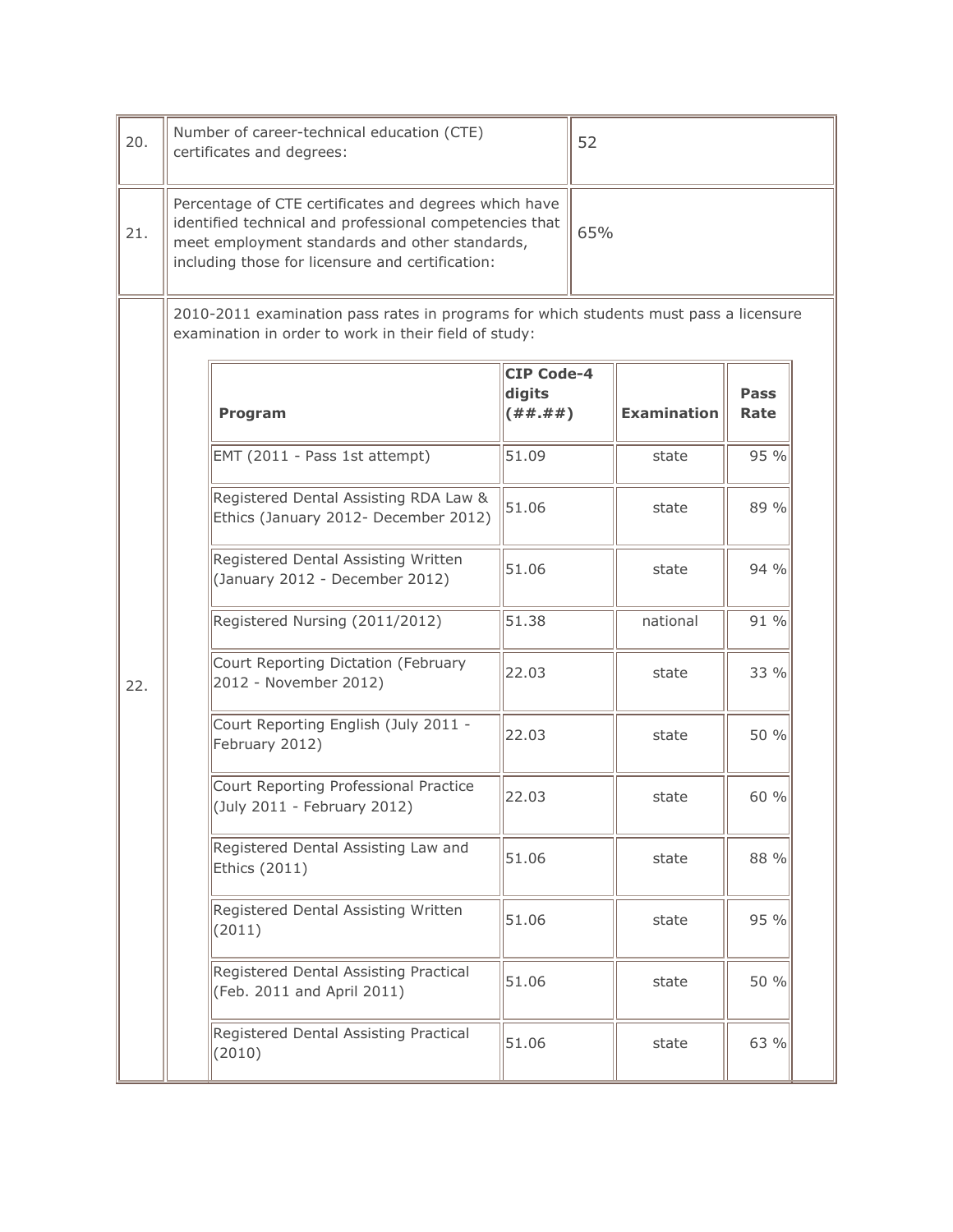|     | Registered Nursing (2010/2011)                                                                                                |                                           | 51.38 |  | national                        |                          | 89 % |
|-----|-------------------------------------------------------------------------------------------------------------------------------|-------------------------------------------|-------|--|---------------------------------|--------------------------|------|
|     | Court Reporting English (November<br>2010 - June 2011)                                                                        |                                           | 22.03 |  | state                           |                          | 0 %  |
|     | Court Reporting Professional Practice<br>(November 2010 - June 2011)                                                          |                                           | 22.03 |  | state                           |                          | 33 % |
|     | EMT (2010 - Pass 1st attempt)                                                                                                 |                                           | 51.09 |  | state                           |                          | 86 % |
|     | 22010-2011 job placement rates for students completing certificate programs and CTE<br>(career-technology education) degrees: |                                           |       |  |                                 |                          |      |
|     | Program                                                                                                                       | <b>CIP Code-4 digits</b><br>( # # . # # ) |       |  | <b>Certificate</b><br>or Degree | <b>Placement</b><br>Rate |      |
| 23. | Registered Nursing Class of<br>2010                                                                                           | 51.38                                     |       |  | degree                          |                          | 56 % |
|     | Registered Nursing Class of<br>2011                                                                                           | 51.38                                     |       |  | degree                          |                          | 55 % |
|     | Registered Nursing Class of<br>2012 (up to 6 months)                                                                          | 51.38                                     |       |  | degree                          |                          | 44 % |
|     | Registered Dental Assisting<br>$(2010 - 2011)$                                                                                | 51.06                                     |       |  | both                            |                          | 50 % |
|     |                                                                                                                               |                                           |       |  |                                 |                          | 82 % |
|     | Registered Dental Assisting<br>$(2011 - 2012)$                                                                                | 51.06                                     |       |  | both                            |                          |      |
|     | Medical Assisting (2011)                                                                                                      | 51.08                                     |       |  | both                            |                          | 14 % |

# **Student Learning Outcomes and Assessment**

| #                     | Question                              | <b>Answer</b> |
|-----------------------|---------------------------------------|---------------|
| $^{\prime\prime}$ 24. | Number of courses at the institution: | 1,170         |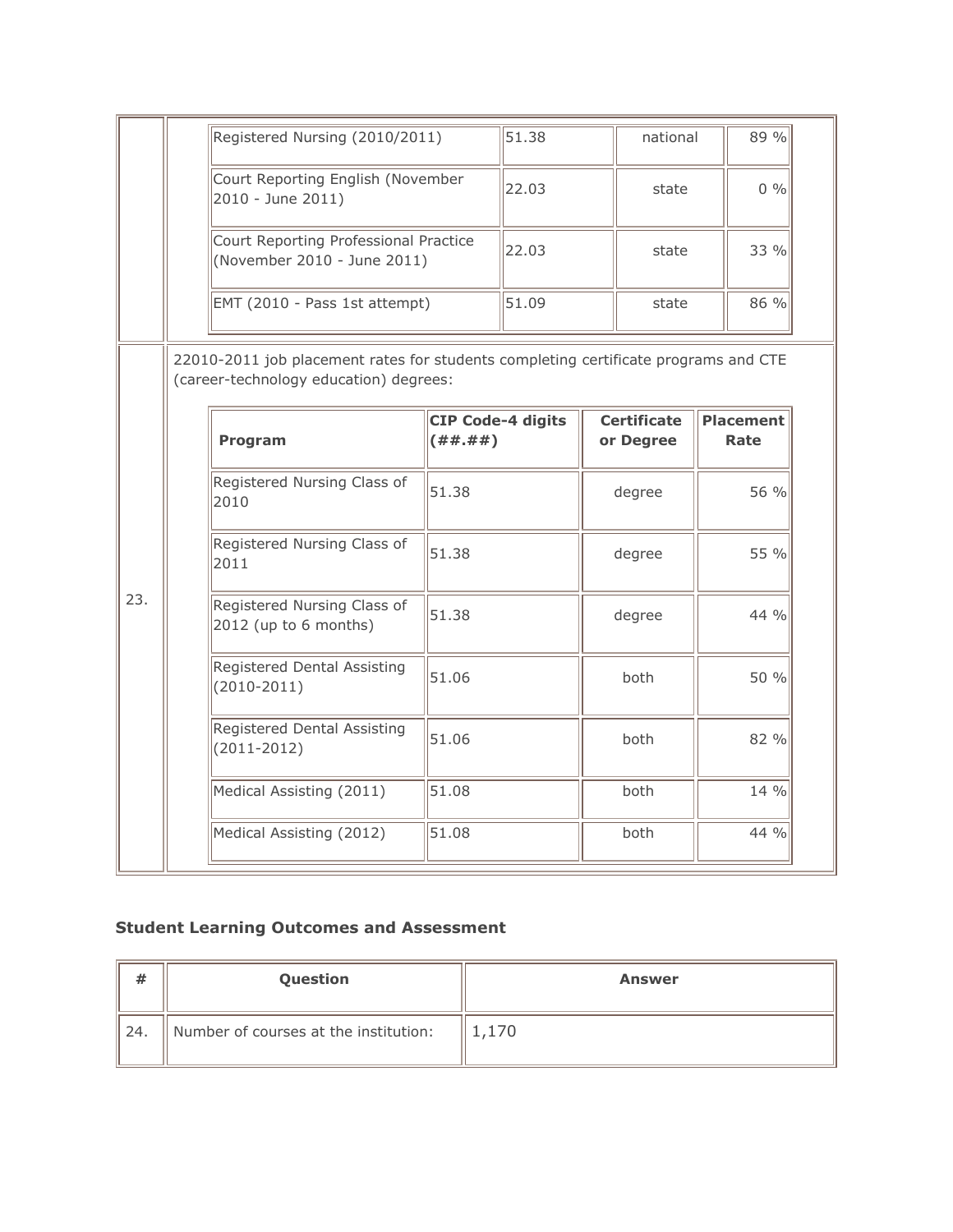| 25.  | Percent of all college courses with<br>defined Student Learning Outcomes:                                      | 100%                                        |
|------|----------------------------------------------------------------------------------------------------------------|---------------------------------------------|
| 26.  | Percent of all college courses with<br>ongoing assessment of learning<br>outcomes:                             | 100%                                        |
| 27.  | Number of programs at the institution:                                                                         | 95                                          |
| 28.  | Percent of all college programs with<br>defined Student Learning Outcomes:                                     | 100%                                        |
| 29.  | Percent of college programs with<br>ongoing assessment of learning<br>outcomes:                                | 100%                                        |
| 30a. | Percent of all college programs with<br>SLO assessment results available to<br>prospective students:           | 100%                                        |
| 30b. | URL(s) from the college website where<br>prospective students can find SLO<br>assessment results for programs: | http://www.marin.edu/slo/faculty/index.html |
| 31.  | Number of student and learning<br>support activities at the institution:                                       | 17                                          |
| 32.  | Percent of student and learning support<br>activities with defined Student Learning<br>Outcomes:               | 100%                                        |
| 33.  | Percent of student learning and support<br>activities with ongoing assessment of<br>learning outcomes:         | 100%                                        |
| 34.  | Has your institution defined General<br>Education (GE) program Student<br>Learning Outcomes?                   | Yes                                         |
| 35.  | Are your institutional SLOs identical<br>with your General Education program<br>outcomes?                      | Yes                                         |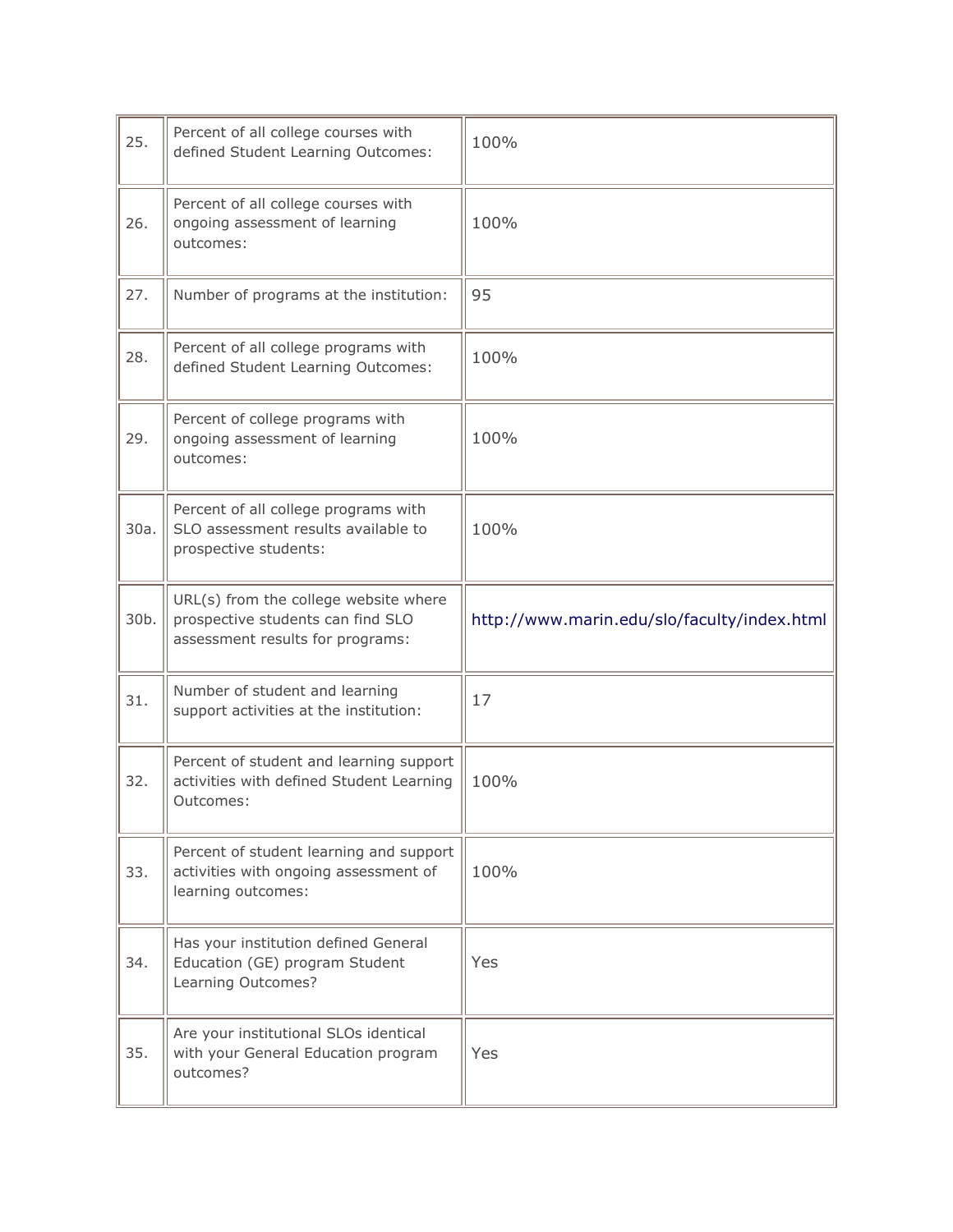| 36. | Do your institution's GE outcomes<br>include all areas identified in the<br>Accreditation Standards?      | Yes  |
|-----|-----------------------------------------------------------------------------------------------------------|------|
| 37. | Number of courses identified as part of<br>the GE program:                                                | 398  |
| 38. | Number of GE courses with Student<br>Learning Outcomes mapped to GE<br>program Student Learning Outcomes: | 398  |
| 39. | Percent of GE courses with ongoing<br>assessment of GE learning outcomes:                                 | 100% |
| 40. | Has the institution defined institutional<br><b>Student Learning Outcomes:</b>                            | Yes  |
| 41. | Number of institutional Student<br>Learning Outcomes:                                                     | 5    |
| 42. | Percent of institutional outcomes with<br>ongoing assessment of learning<br>outcomes:                     | 100% |

### **Substantive Change Items**

j.

| #    | Question                                                                                                                                    | <b>Answer</b>                                      |
|------|---------------------------------------------------------------------------------------------------------------------------------------------|----------------------------------------------------|
| 43.  | Number of submitted substantive change requests<br>related to distance education and correspondence<br>education:                           | Fall 2012: n/a<br>Fall 2011: n/a<br>Fall 2010: n/a |
| 44a. | Is the institution anticipating a proposal for a<br>substantive change in any of the following change<br>categories? (Check all that apply) | No changes planned                                 |
| 44b. | Explain the change(s) for which you will be submitting<br>a substantive change proposal:                                                    | n/a                                                |